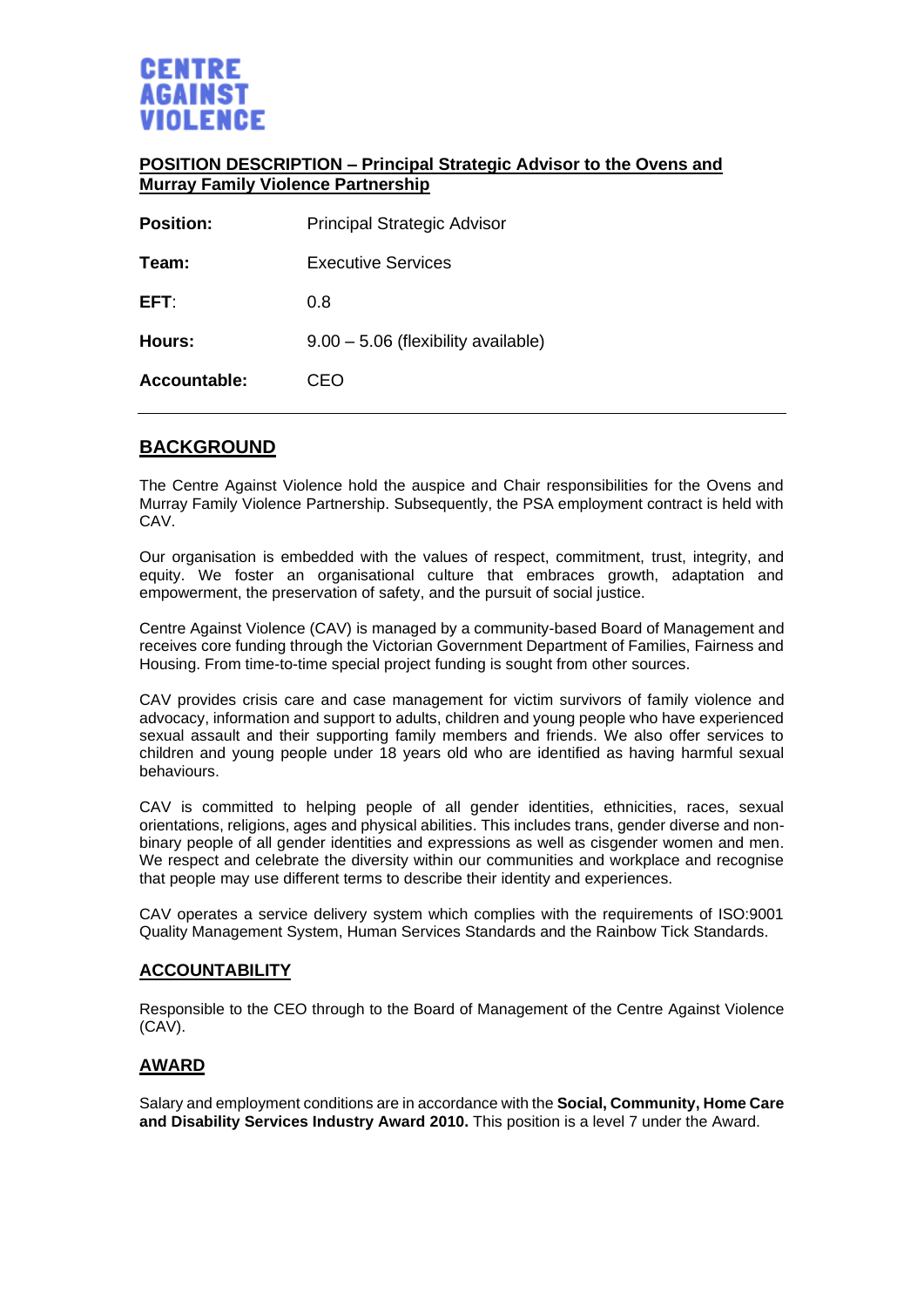

### **LOCATION**

This position can be based in either the Wangaratta or Wodonga office. Travel between offices and other areas of the Ovens and Murray region will be frequently required.

The Centre Against Violence offers flexible work arrangements.

### **MAIN PURPOSE**

The role of the Principal Strategic Advisor (PSA) is to provide leadership in the development, implementation, and monitoring of the integrated approach across the family violence sector within the Ovens and Murray area.

The role is responsible for steering integration initiatives and activities that support the achievement of the Ovens and Murray Family Violence Partnership priorities.

#### **QUALIFICATIONS AND EXPERIENCE**

- Tertiary qualifications in, public health, social work, public policy, community development or a related discipline
- Family Violence sector knowledge and experience is desired

#### **KEY RESPONSIBILITIES**

- Play a key lead role in strategic development and implementation of the integrated family violence system at the area and state-wide levels
- Provide strategic leadership and oversight of the implementation, monitoring and review of the OMFV Strategic Plan in accordance with State Government's policy frameworks.
- Maintain an overview of key policy and program developments and identify implications and opportunities at a local level.
- Provide informed, considered and evidence-based advice on service coordination and policy to the OMFVC, government and other professionals.
- Represent the OMIFVC and initiatives from the region in relevant regional and statewide forums.
- Maintain strong connections and work collaboratively with key regional networks and groups including (but not limited to) Aboriginal family violence, homelessness and family services
- Be a conduit and provide a point of communication and coordination for government and the integrated family violence services system.
- Take a lead role in developing partnerships between services, encouraging collaboration in operations and innovation in integrated service delivery.
- Ensure local engagement in family violence reform processes through leading and supporting co-design and consultations.
- Identify, collate and analysis local needs, trends and data to inform state-wide processes to be addressed through policy development, legislative changes and recommendations for future activities - advocating for a rural and remote lens to be applied to Family Violence system initiatives and processes.
- Forge and maintain effective formal links with other regional service system coordinators, forums and networks.
- Facilitate the development of relationships that support key agreements and protocols between family violence services and other key sectors and services
- Support the MARAM Framework model of integration and collaboration